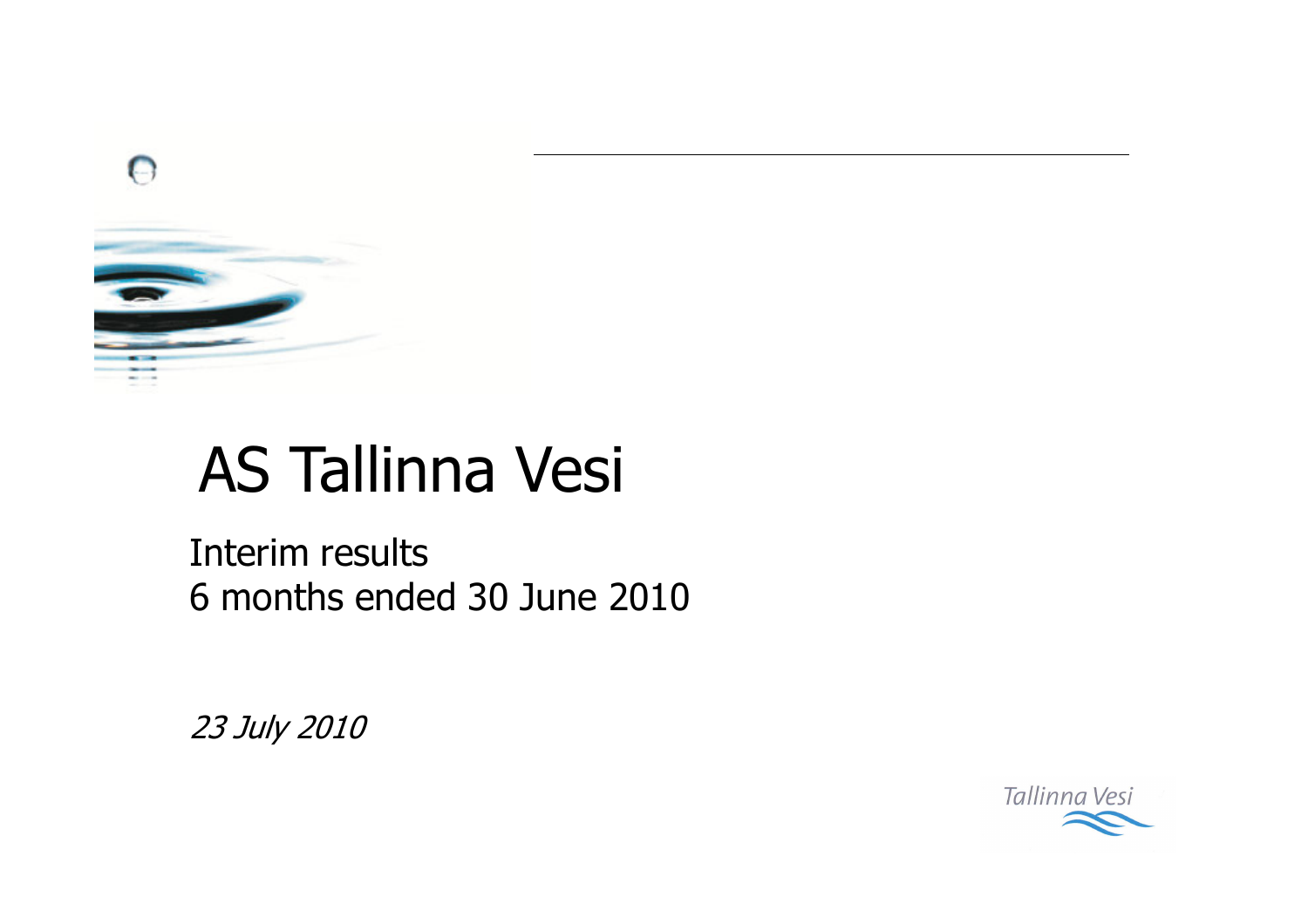## **Speakers**



Ian Plenderleith CEO, Chairman of the Management Board



Stephen Howard CFO, Member of the Management Board

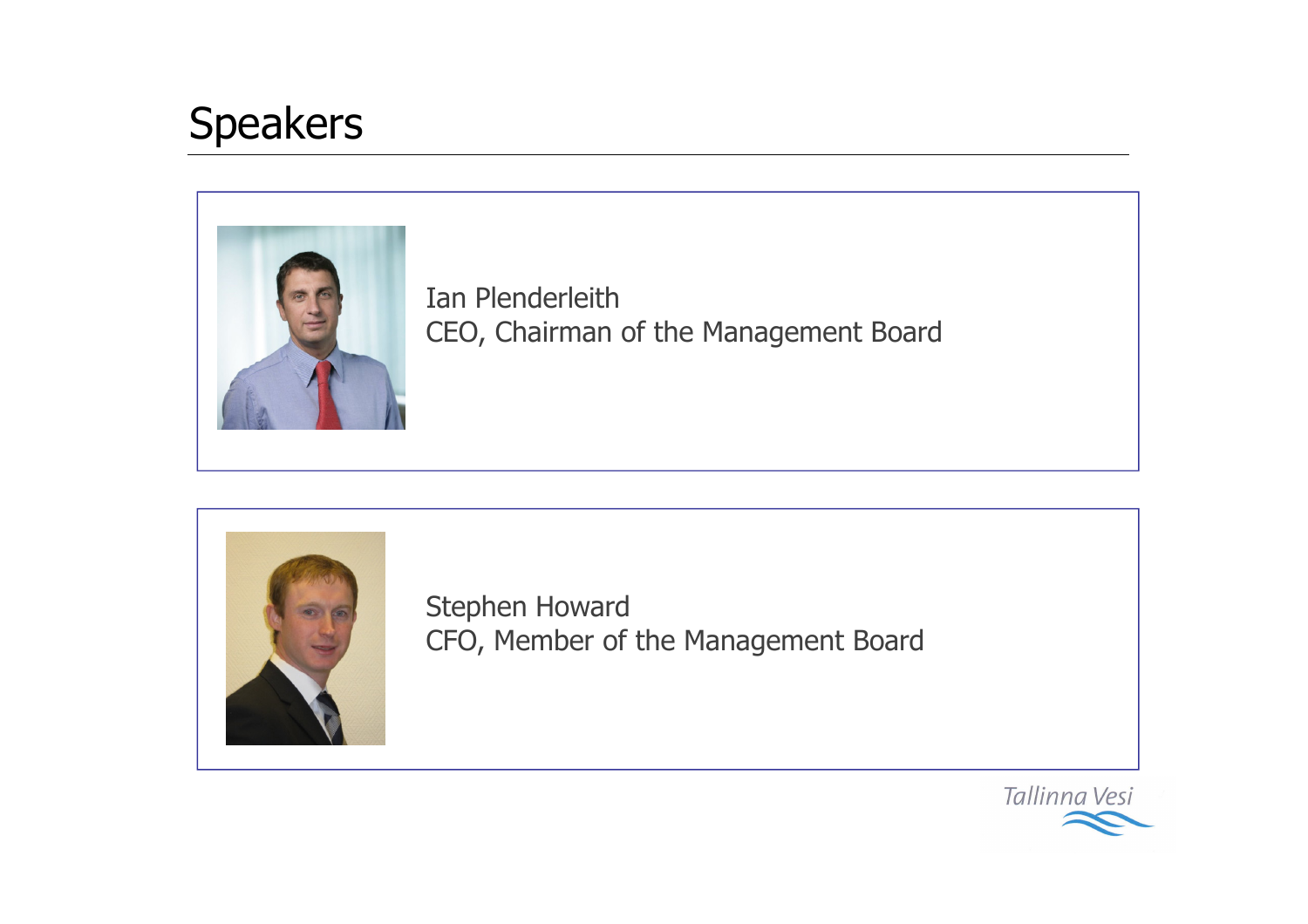## Highlights – First six months of 2010

Sales from main operating activity increased by 1.4%

6% decrease in operating profit from main business

Full compliance with LoS

Q2 - Nitrogen failure at WwTP

Dividends paid - 500m EEK

Continued threat from proposed legislation

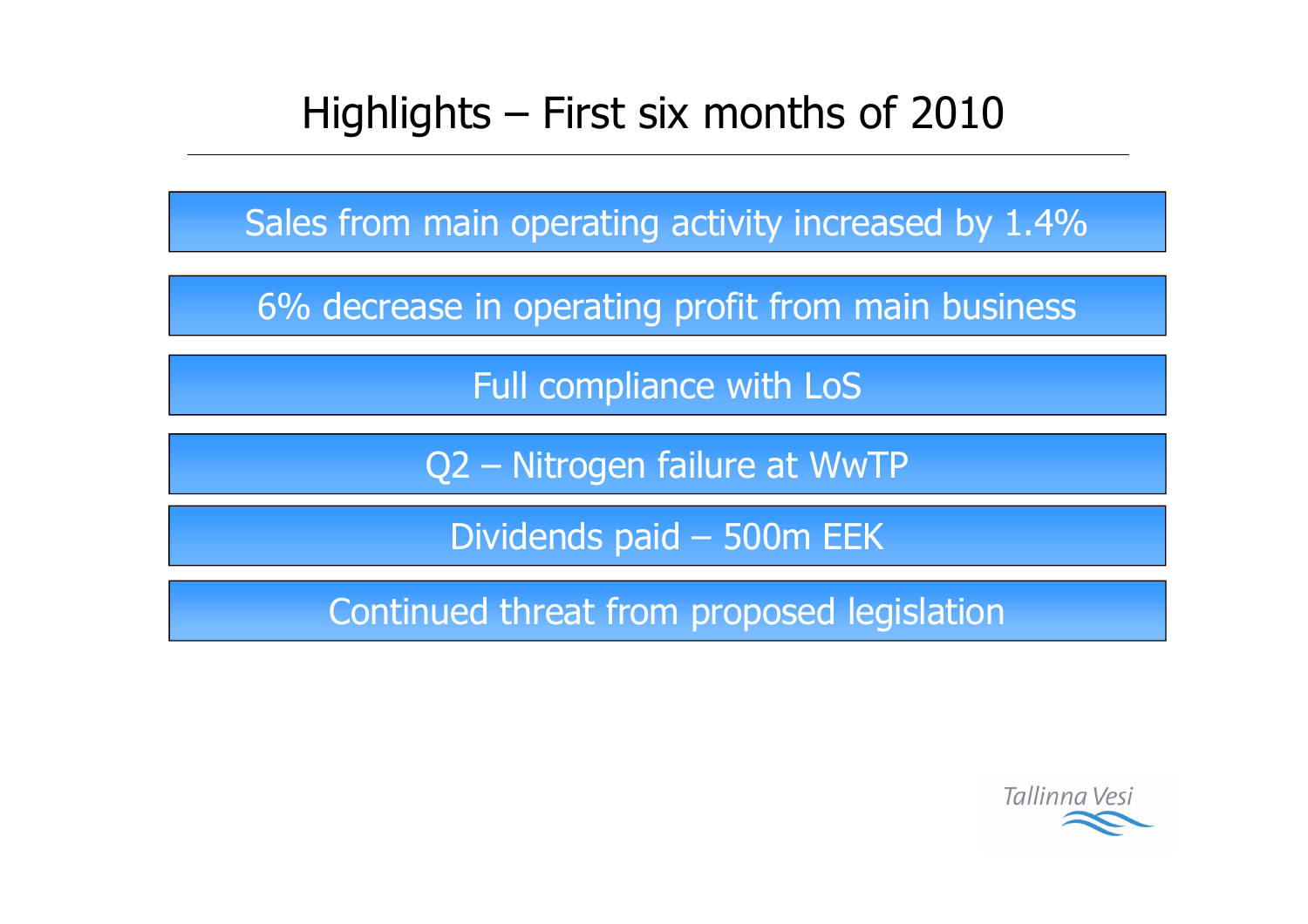## Financial Highlights in 6 mths 2010 compared to 2009

|                                  | 6 months | 6 months |         |                    |
|----------------------------------|----------|----------|---------|--------------------|
| mln EEK                          | 2010     | 2009     |         | Change Change $\%$ |
| <b>Sales</b>                     | 387,0    | 381,7    | 5,3     | $1,4\%$            |
| Gross profit                     | 233,7    | 247,0    | $-13,4$ | $-5,4%$            |
| <b>Operating profit</b>          | 217,5    | 217,9    | $-0.4$  | $-0.2\%$           |
| Operating profit - main business | 196,6    | 209,2    | $-12,6$ | $-6,0\%$           |
| Net profit                       | 40,0     | 111,8    | $-71,8$ | $-64,2%$           |



Tallinna Vesi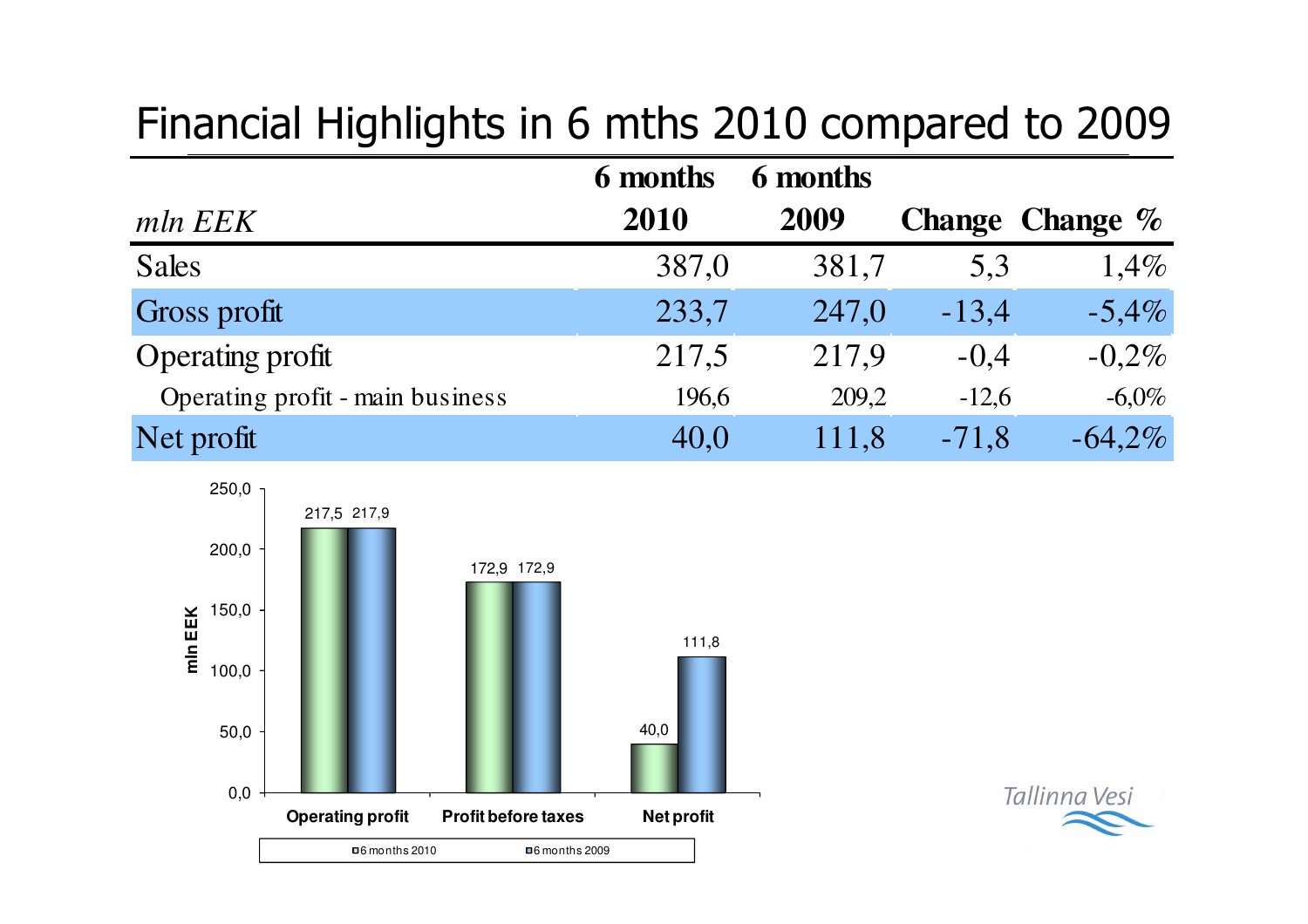## Water and Wastewater and other revenues

### **Revenues**

| million EEK                   | 6 M 2010 | 6 M 2009 | Ch. EEK       | Ch. %   |
|-------------------------------|----------|----------|---------------|---------|
| <b>Domestic</b>               | 186,7    | 191,6    | $-4,9$        | $-2,5%$ |
| Commercial, in area only      | 133,0    | 138,9    | $-5,9$        | $-4,3%$ |
| Commercial, outside area only | 27,8     | 12,9     | 14,9          | 115,6%  |
| Overpollution                 | 7,2      | 7,6      | $-0,4$        | $-5,6%$ |
| Water and wastewater total    | 354,7    | 351,0    | 3,7           | 1,1%    |
| <b>Volumes</b>                |          |          |               |         |
| million m3                    | 6 M 2010 | 6 M 2009 | <b>Ch. M3</b> | Ch. %   |
| <b>Domestic</b>               | 13,7     | 14,0     | $-0,2$        | $-1,6%$ |
| Commercial, in area only      | 4,2      | 4,4      | $-0,1$        | $-3,2%$ |
| Commercial, outside area only | 2,8      | 1,5      | 1,3           | 83,6%   |
| Water and wastewater total    | 20,8     | 19,9     | 0,9           | 4,6%    |

 $\triangleright$  Other main business revenues 32.3 mln EEK, by 1.6 mln EEK or 5.2% higher y-o-y

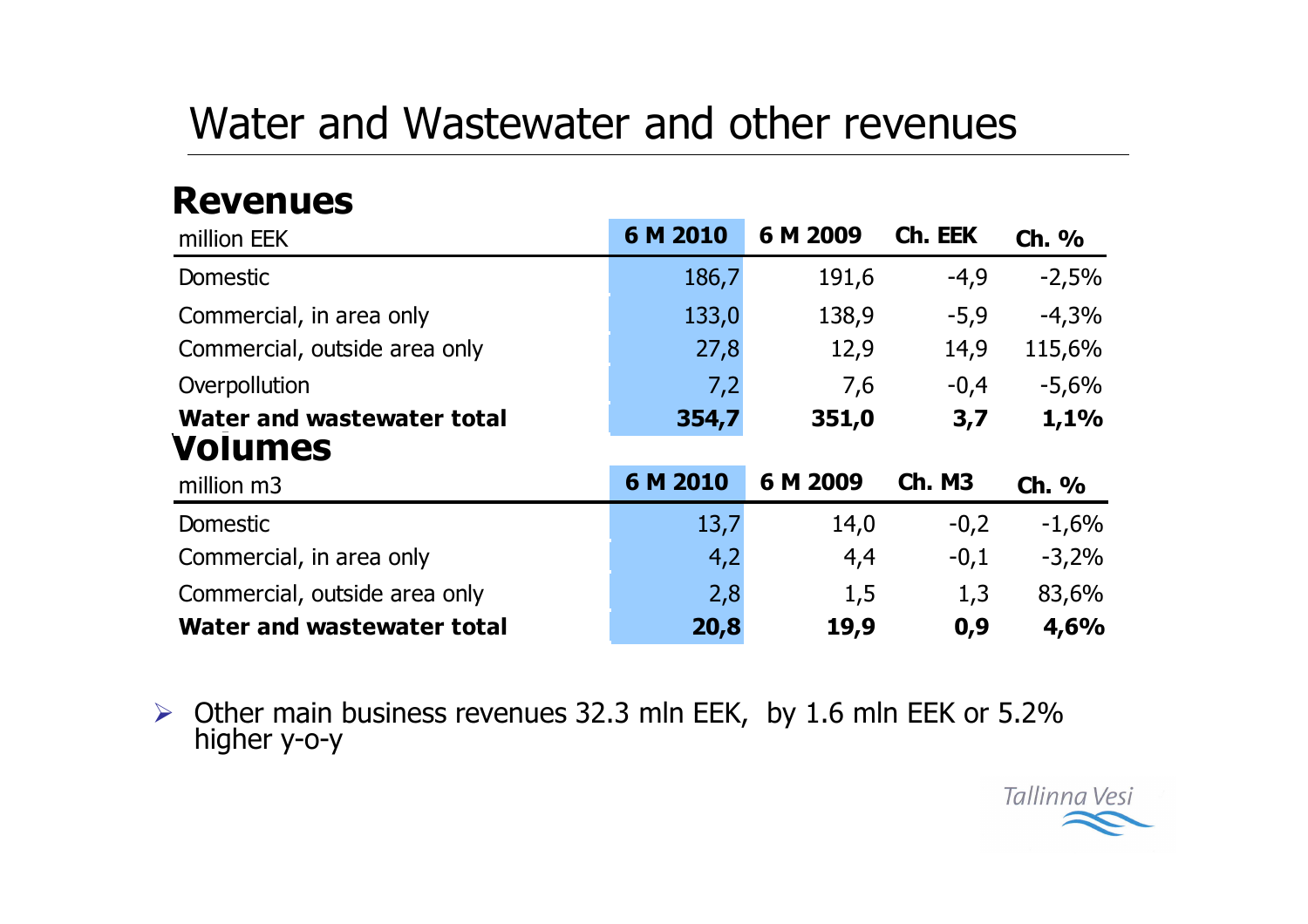## Costs: 6 mths 2010 compared to 6 mths 2009

#### Underlying cost base 10.3 mln Kroons higher than six months of 2009

- $\triangleright$  COGS main operating activities by 13.9% or 18.7 mln EEK higher y-o-y, 10.3 mln or 7.7% higher excluding the costs related to the Maardu's operations.
- $\triangleright$  Higher costs due mainly to electricity costs and pollution taxes.
- Marketing costs in line with 2009  $\blacktriangleright$
- $\triangleright$  Administration costs in line with 2009
- Other net revenues 12.9 mln EEK higher  $\blacktriangleright$
- Net Financial costs 0.3 mln FFK lower  $\blacktriangleright$

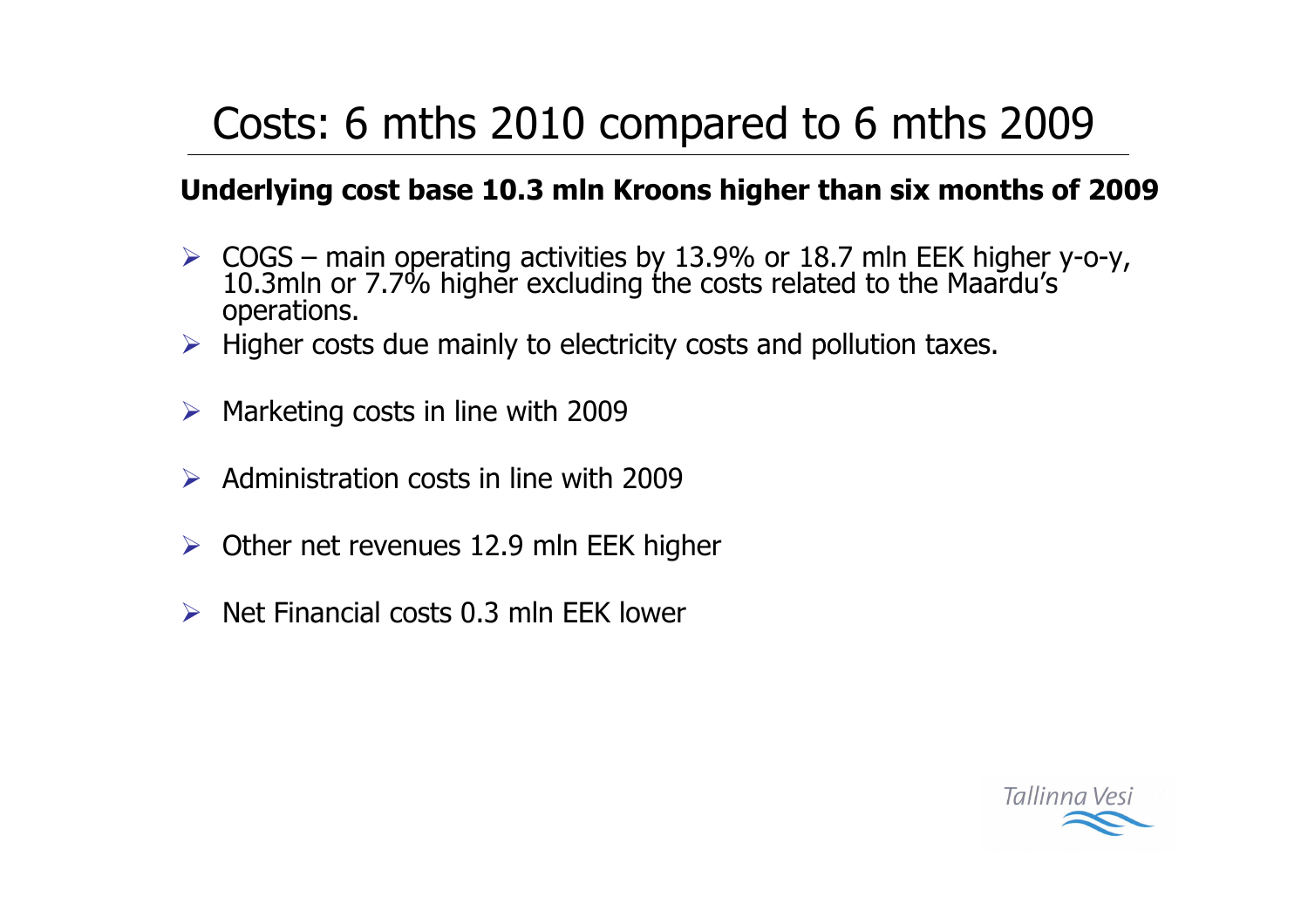## **Cash Position**



Tallinna Vesi